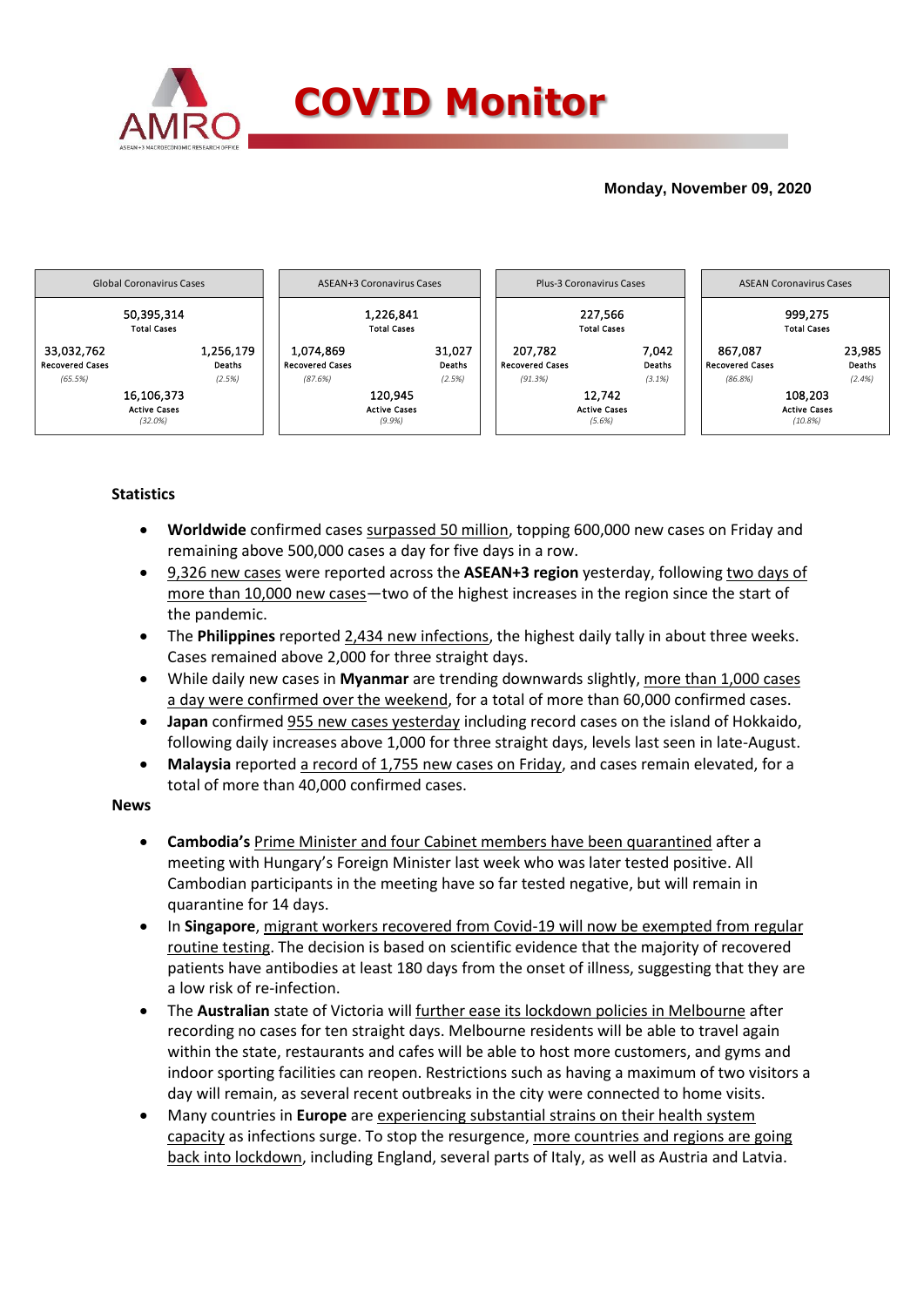

#### Overview of Confirmed COVID-19 Cases

|  |  | Data as of 8/11/2020 |
|--|--|----------------------|
|  |  |                      |

| Economy              | <b>Total</b><br>Cases | Cases per 1M<br>Population | <b>New</b><br>Cases | <b>New Cases per</b><br>1M Pop. | <b>New Cases</b><br>$(7$ -day avg $)^1$ | <b>ANew Cases</b> | Δ% New<br>Cases          | <b>Total</b><br><b>Deaths</b> | <b>New</b><br><b>Deaths</b> | <b>Fatality</b><br><b>Rate (%)</b> | <b>Total</b><br>Recovered | <b>Recovery</b><br><b>Rate (%)</b> | <b>Active</b><br><b>Cases</b> | <b>Resolved cases</b><br>$(96)^2$ |
|----------------------|-----------------------|----------------------------|---------------------|---------------------------------|-----------------------------------------|-------------------|--------------------------|-------------------------------|-----------------------------|------------------------------------|---------------------------|------------------------------------|-------------------------------|-----------------------------------|
| Global               | 50,395,314            |                            | 562,639             |                                 |                                         | 52,791            | $1.1$                    | 1,256,179                     | 5,733                       | 2.5                                | 33,032,762                | 65.5                               | 16,106,373                    | 68.0                              |
| ASEAN+3              | 1,226,841             |                            | 9,326               |                                 |                                         | $-820$            | 0.8                      | 31,027                        | 164                         | 2.5                                | 1,074,869                 | 87.6                               | 120,945                       | 68.0                              |
| Plus-3               | 227,566               |                            | 1,124               |                                 |                                         | $-353$            | 0.5                      | 7,042                         | 8                           | 3.1                                | 207,782                   | 91.3                               | 12,742                        | 90.1                              |
| <b>ASEAN</b>         | 999,275               |                            | 8,202               |                                 |                                         | $-467$            | 0.8                      | 23,985                        | 156                         | 2.4                                | 867,087                   | 86.8                               | 108,203                       | 89.4                              |
|                      |                       |                            |                     |                                 |                                         |                   |                          |                               |                             |                                    |                           |                                    |                               |                                   |
| China                | 86,245                | 61                         | 33                  | 0.0                             |                                         | 5                 | 0.0                      | 4,634                         | $\mathbf 0$                 | 5.4                                | 81,179                    | 94.1                               | 432                           | 99.5                              |
| Hong Kong, China     | 5,374                 | 704                        | 10                  | 1.3                             |                                         | $\overline{7}$    | 0.2                      | 107                           | $\mathsf 0$                 | 2.0                                | 5,144                     | 95.7                               | 123                           | 97.7                              |
| Japan                | 108,394               | 862                        | 955                 | 7.6                             |                                         | $-348$            | 0.9                      | 1,821                         | 6                           | 1.7                                | 96,430                    | 89.0                               | 10,143                        | 90.6                              |
| Korea                | 27,553                | 529                        | 126                 | 2.4                             |                                         | $-17$             | 0.5                      | 480                           | $\overline{2}$              | 1.7                                | 25,029                    | 90.8                               | 2,044                         | 92.6                              |
|                      |                       |                            |                     |                                 |                                         |                   |                          |                               |                             |                                    |                           |                                    |                               |                                   |
| Indonesia            | 437,716               | 1,622                      | 3.880               | 14.4                            |                                         | $-382$            | 0.9                      | 14,614                        | 74                          | 3.3                                | 368,298                   | 84.1                               | 54,804                        | 87.5                              |
| Malaysia             | 40,209                | 1,210                      | 852                 | 25.6                            |                                         | $-316$            | 2.2                      | 286                           | $\overline{a}$              | 0.7                                | 28,234                    | 70.2                               | 11,689                        | 70.9                              |
| Philippines          | 396,395               | 3,602                      | 2,434               | 22.1                            |                                         | 282               | 0.6                      | 7,539                         | 54                          | 1.9                                | 361,638                   | 91.2                               | 27,218                        | 93.1                              |
| Singapore            | 58,056                | 10,182                     | $\overline{2}$      | 0.4                             |                                         | $-5$              | 0.0                      | 28                            | $\mathbf 0$                 | 0.0                                | 57,975                    | 99.9                               | 53                            | 99.9                              |
| Thailand             | 3,840                 | 56                         | 3                   | 0.0                             |                                         | $-4$              | 0.1                      | 60                            | 0                           | 1.6                                | 3,661                     | 95.3                               | 119                           | 96.9                              |
|                      |                       |                            |                     |                                 |                                         |                   |                          |                               |                             |                                    |                           |                                    |                               |                                   |
| Brunei Darussalam    | 148                   | 328                        | 0                   | 0.0                             |                                         | $\pmb{0}$         | 0.0                      | 3                             | $\mathsf 0$                 | 2.0                                | 144                       | 97.3                               | $\mathbf 1$                   | 99.3                              |
| Cambodia             | 297                   | 18                         | $\overline{2}$      | 0.1                             |                                         | $\mathbf 1$       | 0.7                      | $\Omega$                      | $\mathbf 0$                 | 0.0                                | 288                       | 97.0                               | 9                             | 97.0                              |
| Lao PDR              | 24                    | $\overline{3}$             | $\Omega$            | 0.0                             |                                         | $\pmb{0}$         | 0.0                      | $\Omega$                      | $\mathbf 0$                 | 0.0                                | 23                        | 95.8                               | $\mathbf{1}$                  | 95.8                              |
| Myanmar              | 61,377                | 1,150                      | 1,029               | 19.3                            |                                         | $-42$             | 1.7                      | 1420                          | 24                          | 2.3                                | 45756                     | 74.5                               | 14,201                        | 76.9                              |
| Vietnam              | 1,213                 | 13                         | $\Omega$            | 0.0                             |                                         | $-1$              | 0.0                      | 35                            | $\mathbf 0$                 | 2.9                                | 1,070                     | 88.2                               | 108                           | 91.1                              |
| Belgium              | 500,789               | 43,483                     | 6,621               | 574.9                           |                                         | 497               | 1.3                      | 13,055                        | 148                         | 2.6                                | ٠                         | $\overline{a}$                     |                               | $\overline{\phantom{a}}$          |
| France               | 1,790,817             | 27,554                     |                     |                                 |                                         |                   | $\overline{\phantom{a}}$ | 40,131                        | 270                         | 2.2                                |                           | ÷,                                 |                               |                                   |
| Germany              | 682,624               | 8,227                      | 14,510              | 174.9                           |                                         | 388               | 2.2                      | 11,372                        | 66                          | 1.7                                | 421,151                   | 61.7                               | 250,101                       | 63.4                              |
| Italy                | 935,104               | 15,525                     | 32,614              | 541.5                           |                                         | $-7,195$          | 3.6                      | 41,394                        | 331                         | 4.4                                | 335,074                   | 35.8                               | 558,636                       | 40.3                              |
| Netherlands          | 416,806               | 24,119                     | 5,699               | 329.8                           |                                         | $-1,016$          | 1.4                      | 8,072                         | 44                          | 1.9                                | J.                        | $\sim$                             |                               | $\sim$                            |
| Spain                | 1,328,832             | 28,354                     |                     |                                 |                                         |                   |                          | 38,833                        | $\mathsf 0$                 | 2.9                                | 150,376                   | 11.3                               | 53,521                        | 96.0                              |
| Switzerland          | 211,913               | 24,507                     |                     |                                 |                                         |                   | $\overline{\phantom{a}}$ | 2,772                         | 23                          | 1.3                                | 87,300                    | 41.2                               | 121,841                       | 42.5                              |
| United Kingdom       | 1,195,350             | 17,773                     | 20,580              | 306.0                           |                                         | $-4,399$          | 1.8                      | 49,134                        | 156                         | 4.1                                | ٠                         | $\sim$                             |                               | $\overline{\phantom{a}}$          |
|                      |                       |                            |                     |                                 |                                         |                   |                          |                               |                             |                                    |                           |                                    |                               |                                   |
| Brazil               | 5,664,115             | 26,796                     | 10,554              | 49.9                            | m                                       | $-11,826$         | 0.2                      | 162,397                       | 128                         | 2.9                                | 5,147,172                 | 90.9                               | 354,546                       | 93.7                              |
| Canada               | 267,163               | 7,065                      | 3,943               | 104.3                           |                                         | $-403$            | 1.5                      | 10,575                        | 28                          | 4.0                                | 218,279                   | 81.7                               | 38,309                        | 85.7                              |
| Argentina            | 1,242,182             | 27,270                     | 5,331               | 117.0                           |                                         | $-2,706$          | 0.4                      | 33,560                        | 212                         | 2.7                                | 1,062,911                 | 85.6                               | 145,711                       | 88.3                              |
| Mexico               | 967,825               | 7,615                      | 5,887               | 46.3                            |                                         | $-923$            | 0.6                      | 95,027                        | 219                         | 9.8                                | 824,355                   | 85.2                               | 48,443                        | 95.0                              |
| Peru                 | 920,010               | 28,029                     | 2,507               | 76.4                            |                                         | $-274$            | 0.3                      | 34,821                        | 38                          | 3.8                                | 846,215                   | 92.0                               | 38,974                        | 95.8                              |
| <b>United States</b> | 9,889,407             | 29,873                     | 105,276             | 318.0                           |                                         | $-22,123$         | $1.1$                    | 236,585                       | 447                         | 2.4                                | 3,881,491                 | 39.2                               | 5,771,331                     | 41.6                              |
|                      |                       |                            |                     |                                 |                                         |                   |                          |                               |                             |                                    |                           |                                    |                               |                                   |
| Australia            | 27,665                | 1,065                      | $\overline{7}$      | 0.3                             |                                         | $\mathbf{1}$      | 0.0                      | 907                           | $\mathbf 0$                 | 3.3                                | 25,451                    | 92.0                               | 1,307                         | 95.3                              |
| India                | 8,553,657             | 6,246                      | 45,903              | 33.5                            |                                         | 229               | 0.5                      | 126,611                       | 490                         | 1.5                                | 7,917,373                 | 92.6                               | 509,673                       | 94.0                              |
| Iran                 | 682,486               | 8,110                      | 9,236               | 109.8                           |                                         | $-214$            | 1.4                      | 38,291                        | 459                         | 5.6                                | 520,329                   | 76.2                               | 123,866                       | 81.9                              |
| Russia               | 1,760,420             | 12,007                     | 20,248              | 138.1                           |                                         | 139               | 1.2                      | 30,292                        | 282                         | 1.7                                | 1,315,928                 | 74.8                               | 414,200                       | 76.5                              |
| Saudi Arabia         | 350,592               | 10,085                     | 363                 | 10.4                            |                                         | $-44$             | 0.1                      | 5,540                         | 15                          | 1.6                                | 337,386                   | 96.2                               | 7,666                         | 97.8                              |
| South Africa         | 737,278               | 12,346                     | 1,372               | 23.0                            |                                         | $-359$            | 0.2                      | 19,809                        | 20                          | 2.7                                | 679,688                   | 92.2                               | 37,781                        | 94.9                              |
|                      |                       |                            |                     |                                 |                                         |                   |                          |                               |                             |                                    |                           |                                    |                               |                                   |

Source: Haver Analytics, sourced from Johns Hopkins University; AMRO staff calculations.<br>Notes: New cases since previous day. Δ% refers to percentage change since previous day. Fatality rate measured as deaths per confirm